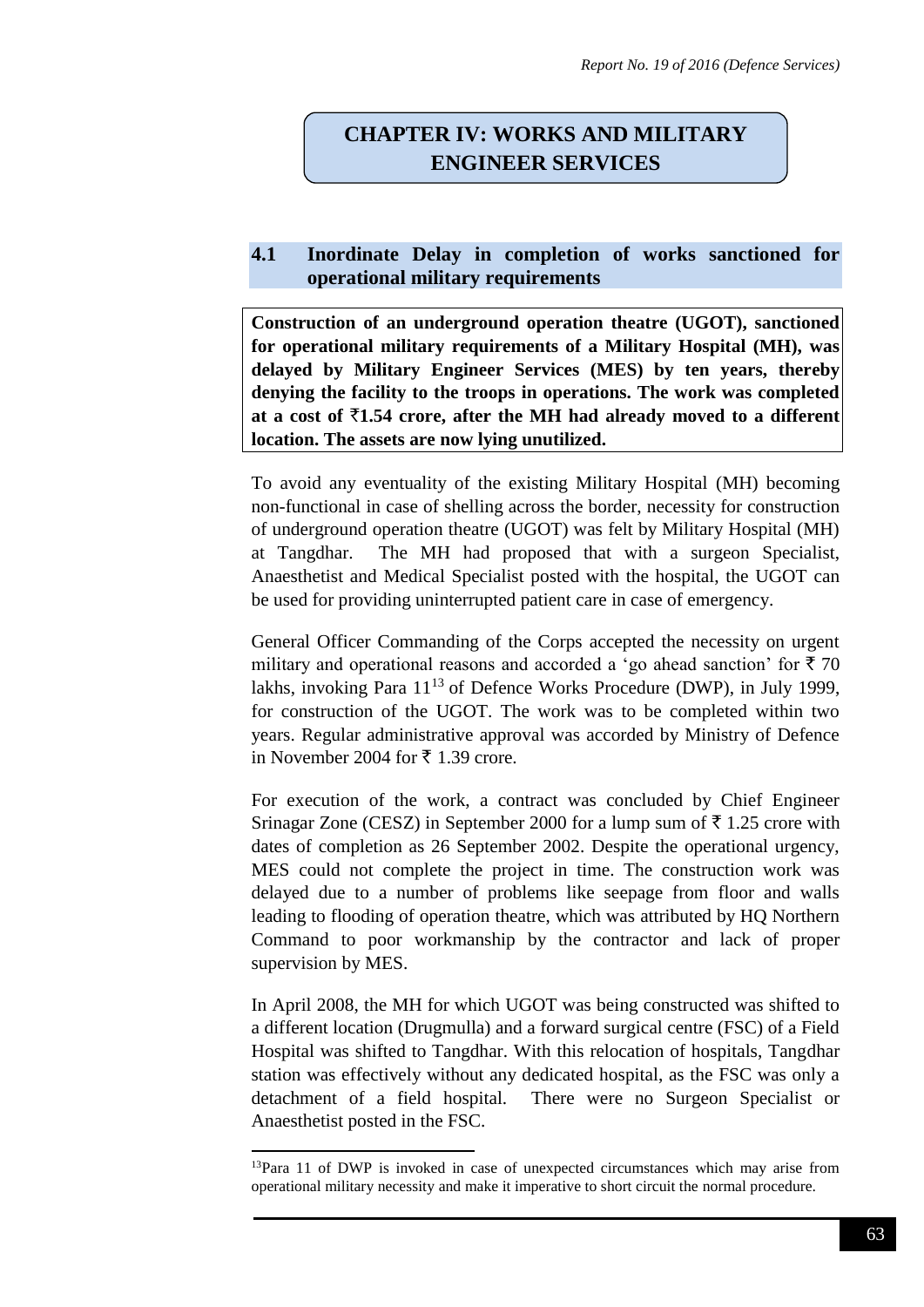Due to continued seepage in the UGOT, HQ Infantry Division constructed (March 2011) a retaining wall and drain up to the depth of foundation to prevent underground water seepage into the UGOT for  $\overline{5}15.45$  lakh. Construction of UGOT was finally completed in June 2011 at a cost of `138.68 lakh and handed over to the users in September 2011.

We noticed that while the provision of UGOT was sanctioned by the GOC of the Corps on urgent military and operational reasons by invoking Para 11 of the DWP, yet MES could not complete the work within the stipulated time. The urgent operational work which was stipulated to be completed within two years, was actually completed after 12 years of the sanction, thereby denying the lifesaving facility to the troops in operations. The unit (MH), which had initiated the case for UGOT, *inter alia,* on the basis of available medical specialists, had already shifted out to a different location by that time. The casualties requiring surgical treatment were either airlifted or evacuated by road to nearby hospitals. The FSC which replaced the MH, had neither a surgeon specialist nor any Anaesthetist posted, therefore, the assets worth  $\overline{5}1.54$  crore so created are lying un-utilized.

The matter was referred to the Ministry in January 2016; their reply was awaited (March 2016).

## **4.2 Non recovery of water charges from Personnel below Officer Ranks**

**Garrison Engineers responsible for realization of revenue, did not recover water usage charges from Personnel below Officer Ranks at Udhampur, Satwari and Dimapur stations, despite instructions issued by the Ministry. This resulted in non-recovery of** ` **97.89 lakh.**

Regulations for the Military Engineer Services (RMES) stipulate that Garrison Engineer (GE) is responsible for prompt realization of all revenues receipt. Prior to Oct 2003, all paying consumers paid from Defence Services/civil estimates were to be billed for water consumed by them at all India flat rate fixed by Government of India.

In October 2003, Ministry revised rate of recovery of water usage charges for the paying consumers to the charges of prevailing rates of recovery made by local State Jal Board/ water Supplying agency from general public living in adjoining colonies. However, these charges from service personnel were to be recovered at half of the above stipulated rates.

Notwithstanding the instructions issued by the Ministry, we noticed that in Northern command, water usage charges were not being recovered by MES from PBORs at Udhampur and Satwari stations, though the recovery from officers and civilians was being affected. As a result, water usage charges